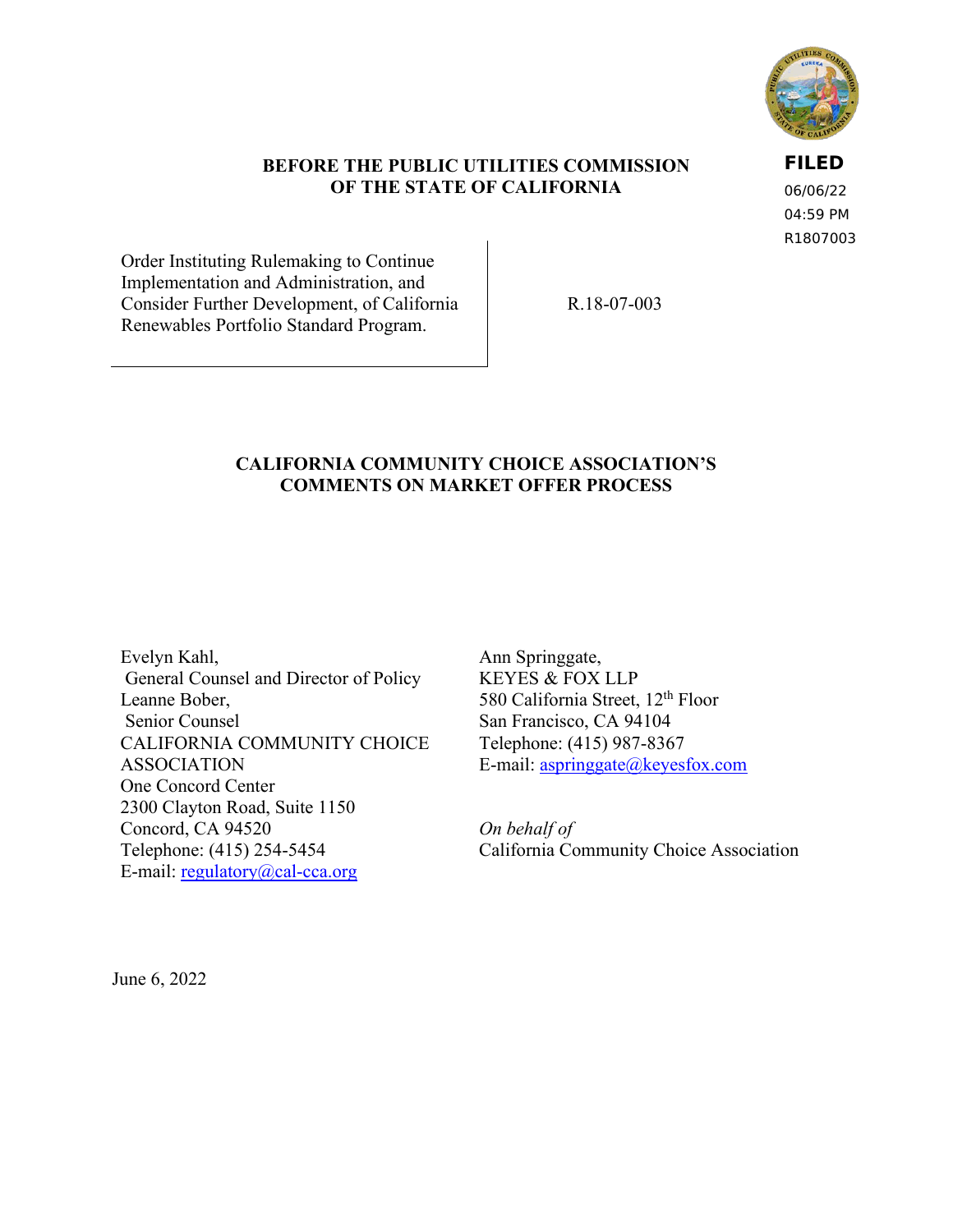# **TABLE OF CONTENTS**

| I.   |                                                                                                                                                                                                                    |                                                                                                                                      |  |  |  |  |
|------|--------------------------------------------------------------------------------------------------------------------------------------------------------------------------------------------------------------------|--------------------------------------------------------------------------------------------------------------------------------------|--|--|--|--|
| II.  | THE MARKET OFFERS SHOULD NOT BE SUBJECT TO BID FLOORS 4                                                                                                                                                            |                                                                                                                                      |  |  |  |  |
| III. | THE IOUS' CODES OF CONDUCT SHOULD BE MODIFIED AND<br>ENHANCED TO ENSURE FAIR AND NON-DISCRIMINATORY                                                                                                                |                                                                                                                                      |  |  |  |  |
|      | A.                                                                                                                                                                                                                 |                                                                                                                                      |  |  |  |  |
|      |                                                                                                                                                                                                                    | 1.                                                                                                                                   |  |  |  |  |
|      |                                                                                                                                                                                                                    | 2.                                                                                                                                   |  |  |  |  |
|      |                                                                                                                                                                                                                    | 3.                                                                                                                                   |  |  |  |  |
|      | <b>B.</b>                                                                                                                                                                                                          | The IOUs' Consequences for Violations of the CoCs and Proposed<br>Remedies are Insufficient and Will Not Protect the Market from IOU |  |  |  |  |
| IV.  | BIDDERS' REMEDIES FOR VIOLATIONS OF MARKET OFFER<br>PROCESS REQUIREMENTS SHOULD NOT BE WAIVED OR                                                                                                                   |                                                                                                                                      |  |  |  |  |
| V.   | SDG&E MUST REVISE ITS SOLICITATION DOCUMENTS AND<br>SUBMIT A SUPPLEMENTAL ADVICE LETTER TO SPECIFY MARKET<br>OFFER CONTRACT DETAILS AND A REQUIREMENT THAT IT<br>NOTIFY BUYERS OF A CHANGE IN THE RESOURCE POOLS13 |                                                                                                                                      |  |  |  |  |
| VI.  |                                                                                                                                                                                                                    |                                                                                                                                      |  |  |  |  |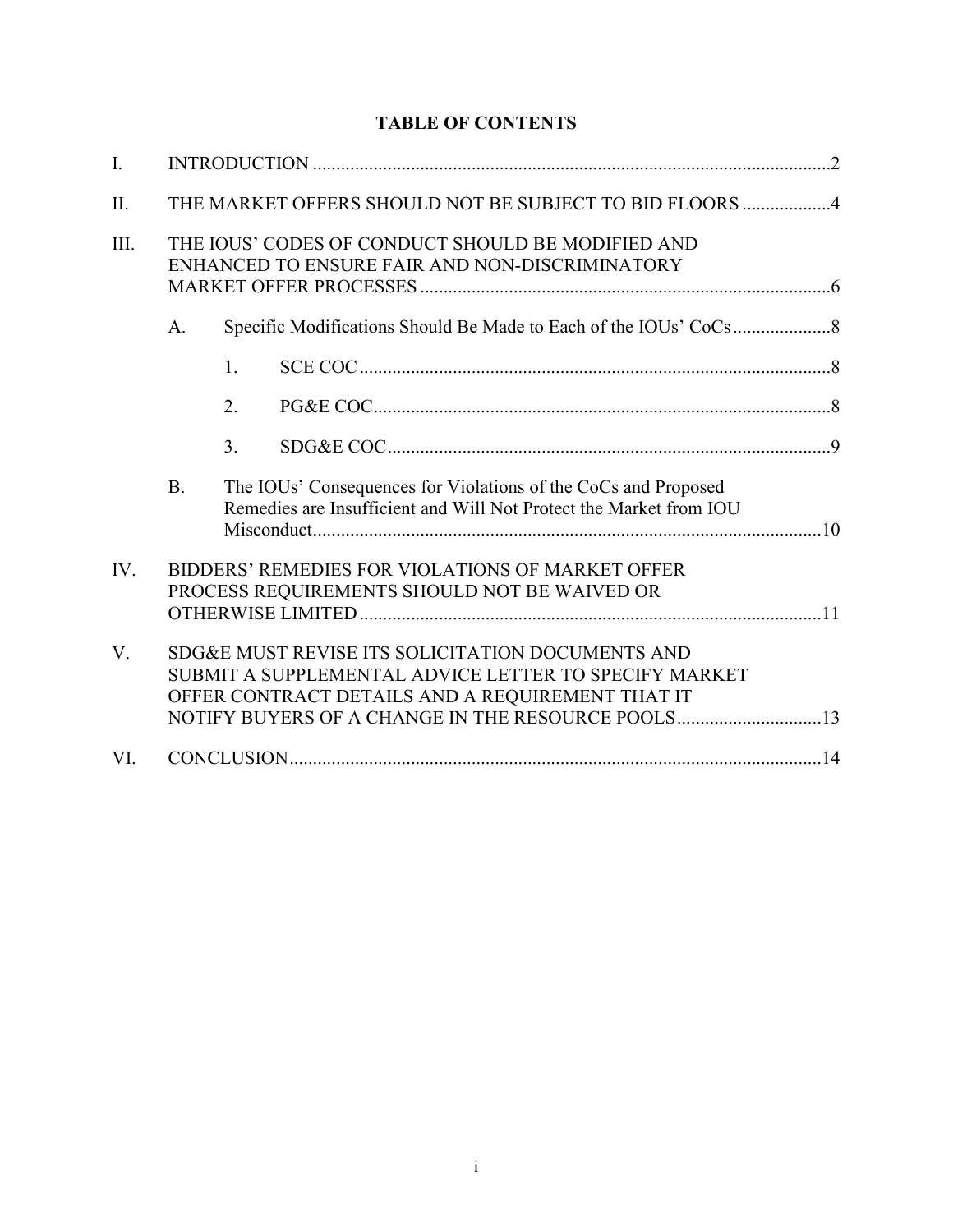# **TABLE OF AUTHORITIES**

# **California Public Utilities Commission Decisions**

# **California Public Utilities Commision Proceedings**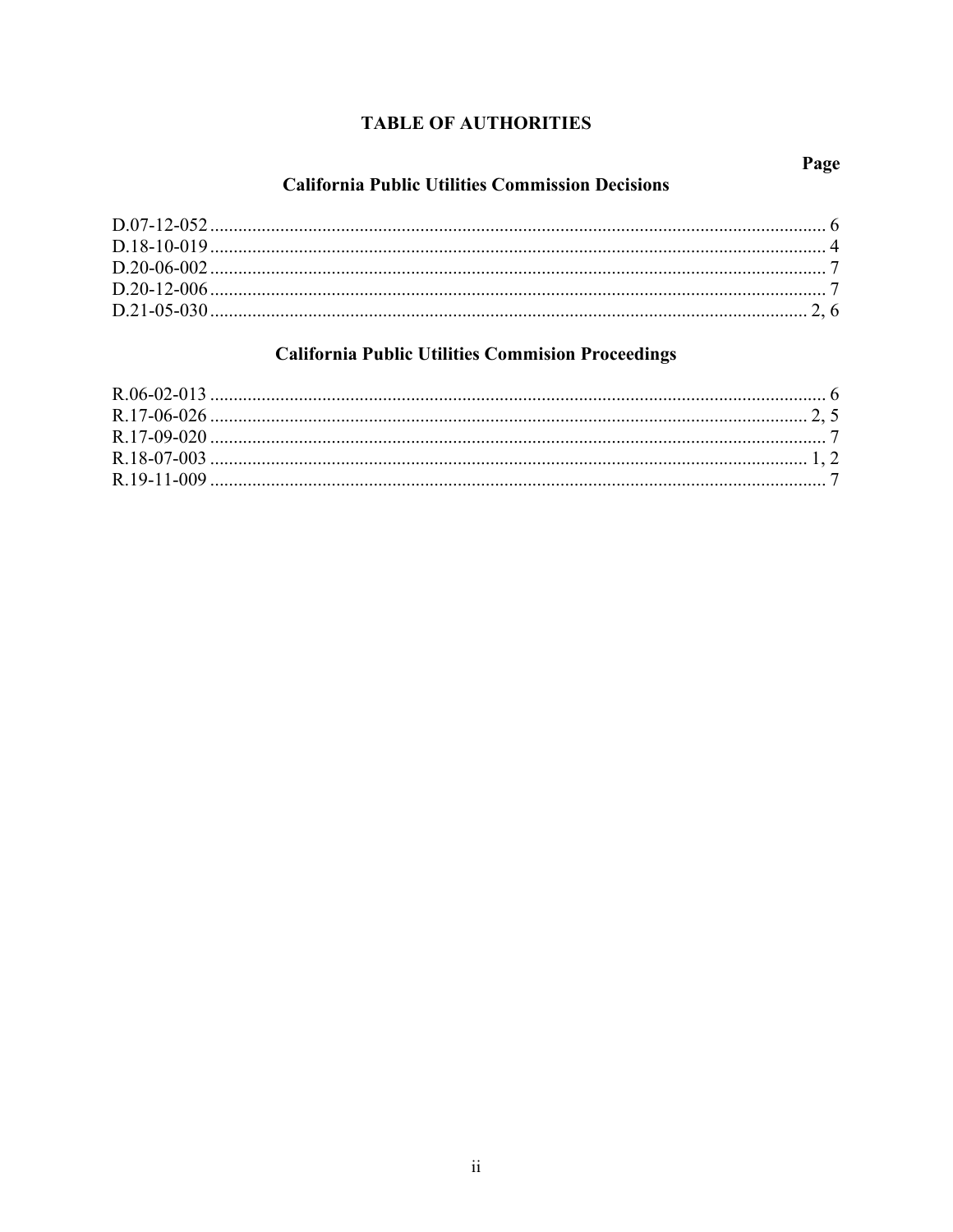### **SUMMARY OF RECOMMENDATIONS**

- If the investor-owned utilities (IOUs) have proposed bid floors in their redacted Confidential Market Offer process filings, such bid floors should be rejected; imposing bid floors will reduce sales opportunities and leave more "unsold" Renewables Portfolio Standard (RPS) resources in the Energy Resources Recovery Account (ERRA), thereby increasing the Power Charge Indifference Adjustment (PCIA);
- The proposed IOU Codes of Conduct (CoC) should be modified and enhanced to align with core CoC principals approved by the Commission in other contexts in which the IOUs administer solicitations in which they participate to ensure fair and nondiscriminatory market offer processes;
- Any requirement that bidders waive or limit their rights for redress for any violation of the terms of the solicitation should be removed because an IOU's violation of its solicitation requirements for the Market Offer will have a long-lasting impact on the market as a whole; a simple re-solicitation, which would delay the transfer of RPS, will not resolve these issues; and
- SDG&E should be required to revise its Market Offer process and submit a Supplemental Advice Letter revising its draft Market Offer pro forma contract to: (1) require the complete and final terms of the offer to be included in the contract form or forms to be used, and (2) include a provision whereby SDG&E notifies buyers of changes to the resource pools as is required for SDG&E's Voluntary Allocation pro forma contracts.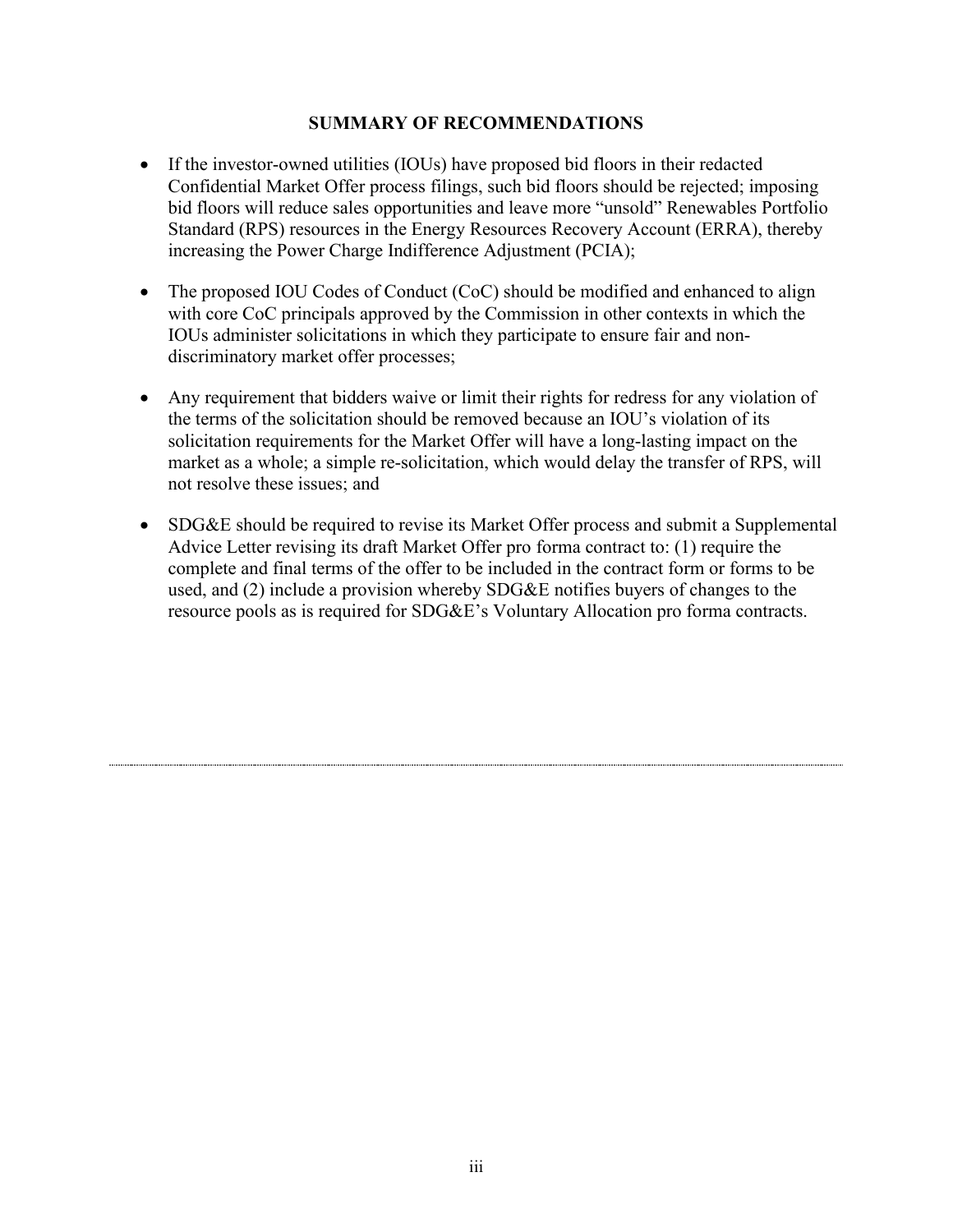### **BEFORE THE PUBLIC UTILITIES COMMISSION OF THE STATE OF CALIFORNIA**

Order Instituting Rulemaking to Continue Implementation and Administration, and Consider Further Development, of California Renewables Portfolio Standard Program.

R.18-07-003

#### **CALIFORNIA COMMUNITY CHOICE ASSOCIATION'S COMMENTS ON MARKET OFFER PROCESS**

The California Community Choice Association<sup>[1](#page-4-0)</sup> (CalCCA) submits these Comments in response to the *Joint Filing on Track 1- Draft 2022 Renewables Portfolio Standard Procurement Plan - Market Offer Process* filed May 2, 2022 (Market Offer Process, or MO Process) by Southern California Edison (SCE), Pacific Gas and Electric Company (PG&E), and San Diego Gas & Electric Company (SDG&E) (collectively, the Joint IOUs). These Comments are filed timely pursuant to the *Assigned Commissioner's Ruling and Assigned Administrative Law Judge's Ruling Identifying Issues and Schedule of Review for 2022 Renewables Portfolio Standard ("RPS") Procurement Plans and Denying Joint IOUs' Motion to File Advice Letter for Market Offer Process*, dated April 11, 2022, as amended by the *Administrative Law Judge's Ruling Modifying the Schedule for Track 1 of the 2022 Renewables Portfolio Standard Procurement Plan,* issued on April 21, 2022 (April 21 Ruling).

<span id="page-4-0"></span><sup>1</sup> California Community Choice Association represents the interests of 23 community choice electricity providers in California: Apple Valley Choice Energy, Central Coast Community Energy, Clean Energy Alliance, Clean Power Alliance, CleanPowerSF, Desert Community Energy, East Bay Community Energy, Lancaster Choice Energy, Marin Clean Energy, Orange County Power Authority, Peninsula Clean Energy, Pico Rivera Innovative Municipal Energy, Pioneer Community Energy, Pomona Choice Energy, Rancho Mirage Energy Authority, Redwood Coast Energy Authority, San Diego Community Power, San Jacinto Power, San José Clean Energy, Santa Barbara Clean Energy, Silicon Valley Clean Energy, Sonoma Clean Power, and Valley Clean Energy.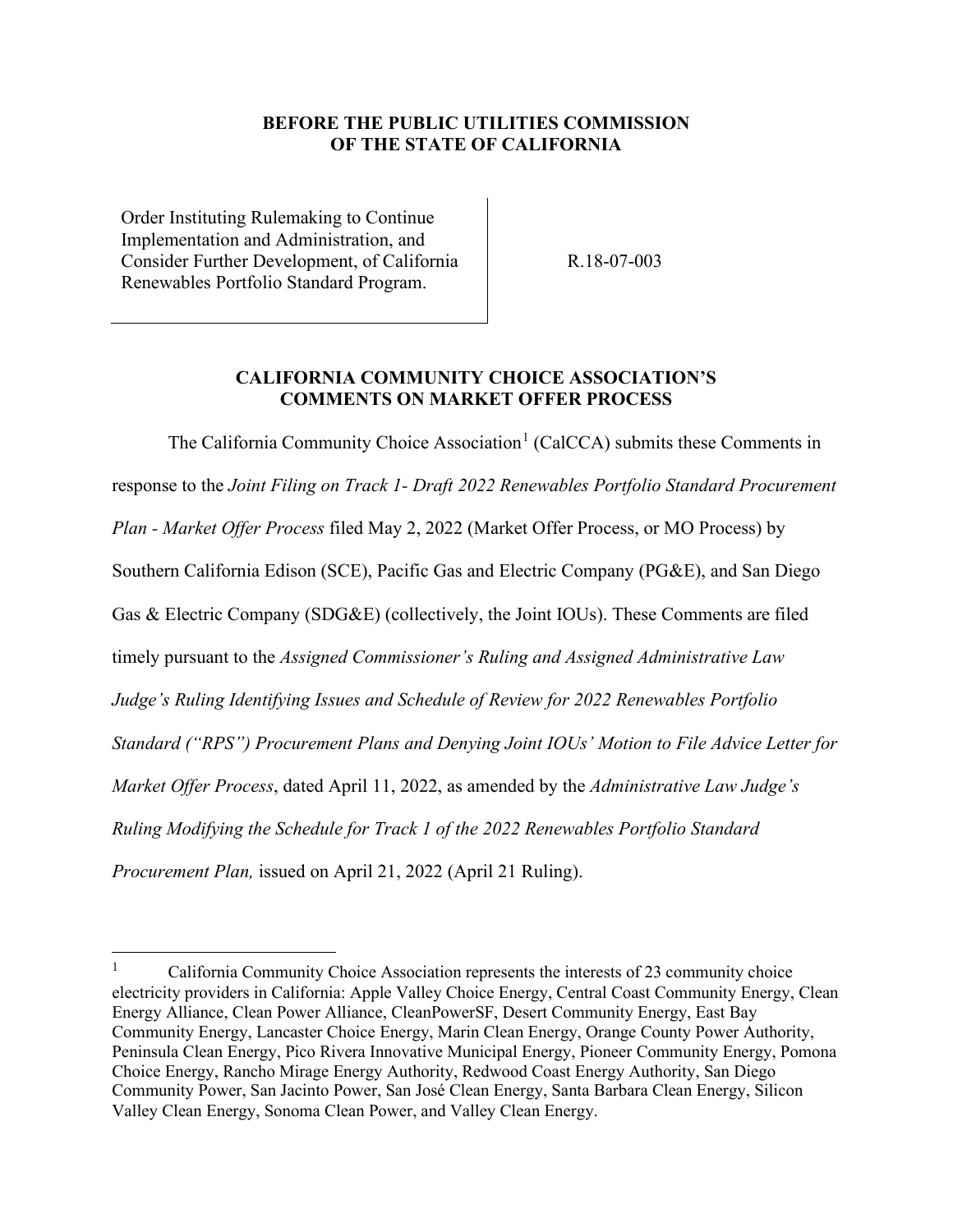#### <span id="page-5-0"></span>**I. INTRODUCTION**

The Joint IOUs' Market Offer Process filing includes several elements: (1) an overview of the proposed process; (2) each IOU's proposed solicitation protocol; (3) each IOU's proposed Code of Conduct (CoC) for solicitations in which the IOU participates as a bidder; and (4) filed separately, each IOU's "Confidential Market Offer Strategies Supporting Market Offer Process" document (Sales Strategy).<sup>[2](#page-5-1)</sup> The Sales Strategies were filed separately pursuant to the April 21 Ruling and form part of the MO Process.<sup>[3](#page-5-2)</sup> The MO Process, if adopted by the Commission, will govern the Market Offer portion of the Voluntary Allocation and Market Offer (VAMO) process ordered by Decision (D.) 21-05-030 (Phase 2 Decision).<sup>[4](#page-5-3)</sup> CalCCA offers four recommendations, as noted below, aimed to maximize the benefits of the process to all parties.

First, CalCCA recommends that the Commission reject any bid floors established for the Market Offers. Significant portions of the Sales Strategies are redacted. Indeed, in the filings of both SCE and PG&E, approximately one-half of each document is completely redacted. Although any actual statements to this effect do not appear in the public versions of the Sales Strategies, CalCCA infers from the context that the Sales Strategies include each IOU's proposal to establish a bid floor for offers submitted by participants in the Market Offers.<sup>[5](#page-5-4)</sup> Given the highly unique product and the purpose of the Market Offers, however, bid floors are

<span id="page-5-1"></span><sup>2</sup> *Motion of Southern California Edison Company (U-338-E) for Leave to File its Confidential Appendix A to its Track 1 Draft 2022 Renewables Portfolio Standard Procurement Plan Under Seal*, R.18-07-003 (May 16, 2022) (SCE Sales Strategy); *Motion of Pacific Gas and Electric Company (U 39 E) for Leave to File Under Seal Confidential Material in Pacific Gas and Electric Company's (U 39 E) Track 1 - Draft 2022 Renewables Portfolio Standard Procurement Plan - Market Offer Process*, R.18-07- 003 (May 16, 2022) (PG&E Sales Strategy); *Motion of San Diego Gas & Electric Company (U 902 E) for Leave to File Under Seal Its Market Offer Sales Framework*, R.18-07-003 (May 16, 2022) (SDG&E Sales Strategy).

<span id="page-5-2"></span>April 21 Ruling at 2.

<span id="page-5-3"></span><sup>4</sup> D.21-05-030, *Phase 2 Decision on Power Charge Indifference Adjustment Cap and Portfolio Optimization,* R.17-06-026 (May 24, 2021).

<span id="page-5-4"></span><sup>5</sup> *See* SCE Sales Strategy; PG&E Sales Strategy; SDG&E Sales Strategy.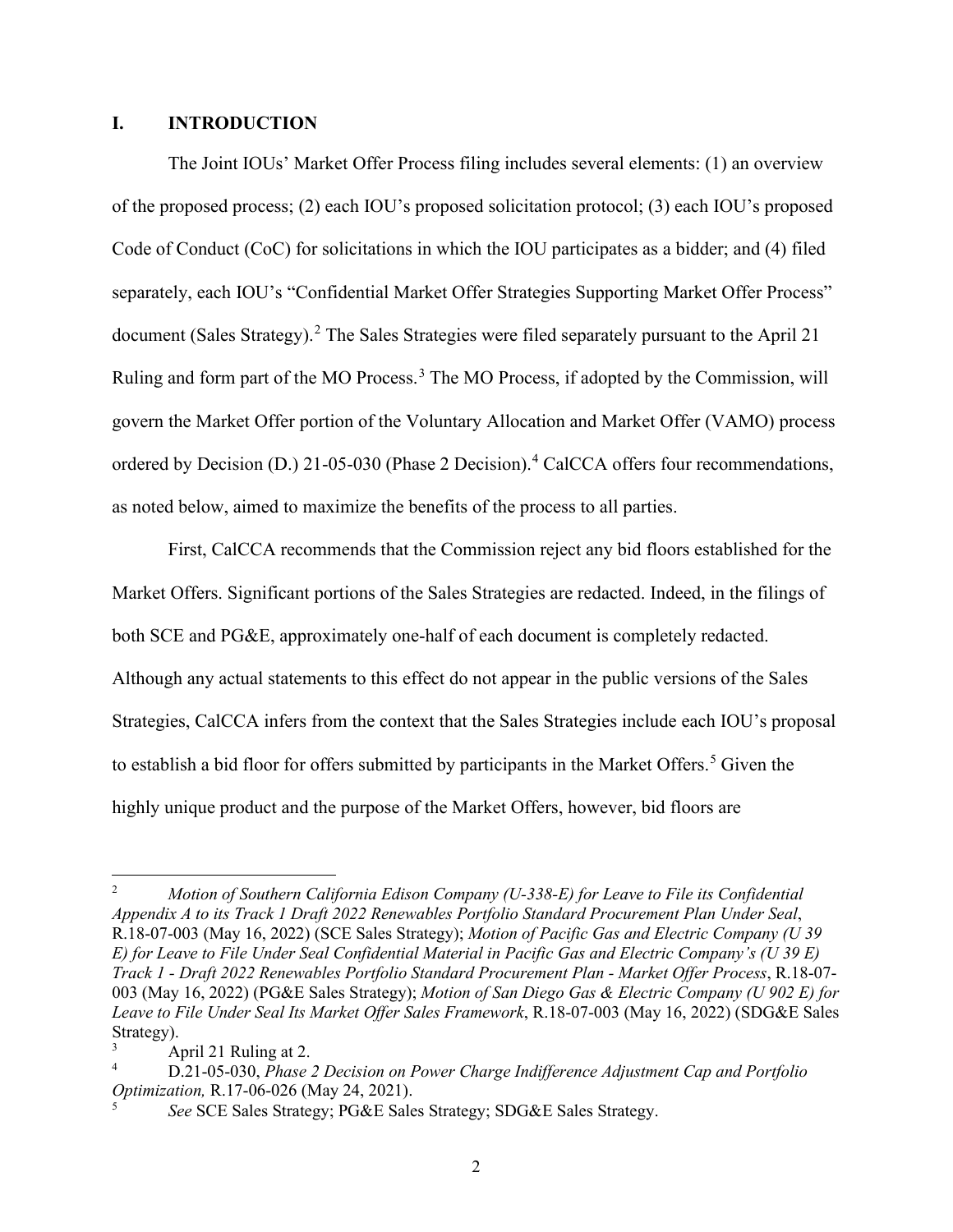inappropriate and should be rejected. Bid floors will reduce sales and leave unsold RPS in the IOUs' portfolios, which directly contradicts the purpose of the Market Offer process.

Second, with respect to each IOU's CoC included in the MO Process, the Commission should order modifications to align the CoCs with core principles established for CoCs in previous situations involving the IOUs as participants in their own solicitations.

Third, the solicitation documents of SCE and PG&E include language by which all parties submitting bids in response to the offer agree to waive rights to any redress for any violation of the terms of the solicitation *other* than a re-solicitation. The entire VAMO process, including the solicitation protocols, CoCs, and Sales Strategies developed for use in the Market Offers, is novel and the documents are created for a specific and unique situation*.* The VAMO process, the result of almost a year's work in the Power Charge Indifference Adjustment (PCIA) proceeding, was ordered by the Commission to help address an imbalance in the distribution of costs in the IOUs' PCIA-eligible portfolio. Any violation of the protocols or CoCs governing the Market Offers will stymie the Commission's efforts to address this imbalance and have a wideranging effect on ratepayers throughout the state for years to come. The use of the waiver language in SCE's and PG&E's filing is inappropriate and the language should be deleted entirely.

Finally, SDG&E should be required to modify its Market Offer process filing and submit a Supplemental Advice Letter updating its pro forma contract to include the form or forms of the contract that will be used in the Market Offer and that specifies the product that SDG&E is offering. In addition, SDG&E should be required to include a provision in its pro forma contract (identical to the provision required by Energy Division with respect to SDG&E's Voluntary

3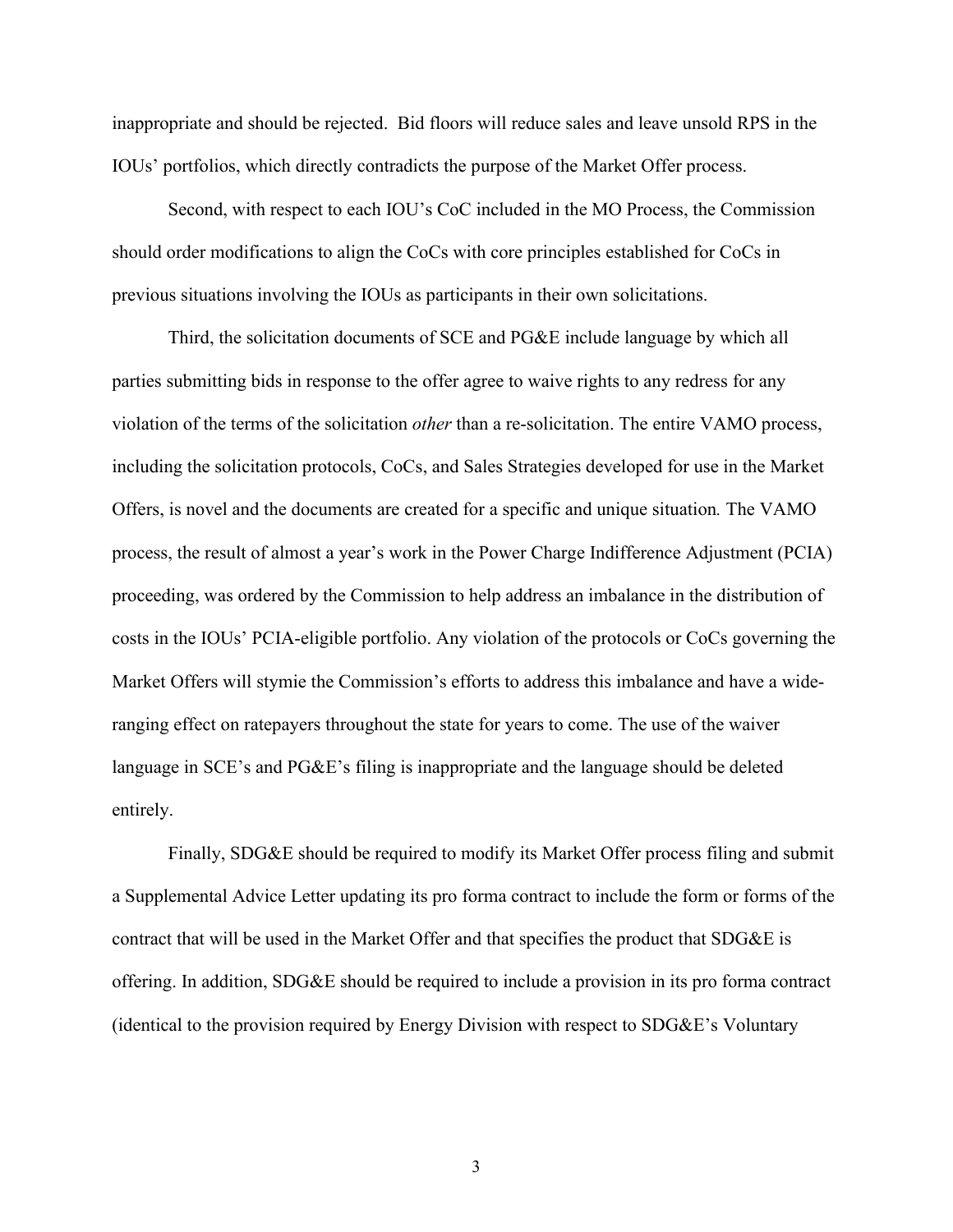Allocation pro forma contract) requiring it to provide notice of modifications to the resource

pools.

CalCCA therefore requests that the Commission require the following:

- If the IOUs have proposed bid floors in their confidential Sales Strategies, such bid floors should be rejected as inappropriate given the highly unique product and purpose of the Market Offers;
- The proposed IOU CoCs should be modified and enhanced to align with core CoC principals approved by the Commission in other contexts in which the IOUs have bid into solicitations they administer;
- Any requirement that bidders waive or limit their rights for redress for any violation of the terms of the solicitation should be removed; and
- SDG&E should be required to revise its Market Offer process and submit a Supplemental Advice Letter revising its draft Market Offer pro forma contract to (1) require the complete and final terms of the offer to be included in the contract form or forms to be used, and (2) include a provision whereby SDG&E notifies buyers of changes to the resource pools as is required for SDG&E's Voluntary Allocation contracts.

## <span id="page-7-0"></span>**II. THE MARKET OFFERS SHOULD NOT BE SUBJECT TO BID FLOORS**

While the existence of a bid floor in the IOUs' confidential Sales Strategies is unknown,

CalCCA infers from the significant redactions throughout the Sales Strategies that the IOUs are proposing bid floors for offers submitted by participants in the Market Offers. If this is the case, such bid floors should be rejected for the following reasons: (1) bid floors can prevent the sale of RPS contrary to the intent of the VAMO process; and (2) the IOUs cannot reasonably set bid floors given there is no reference market for Market Offer transactions.

The purpose of the Commission's portfolio optimization efforts under the Phase 2 Decision is to achieve a "voluntary, market-based redistribution of excess resources" in the IOUs' supply portfolios.<sup>[6](#page-7-1)</sup> The VAMO process is the single largest portfolio optimization effort ordered under the Phase 2 Decision. Under the Market Offer process, the IOUs will offer for sale

<span id="page-7-1"></span>6

Phase 2 Decision at 10 (citing D.18-10-019 at 3).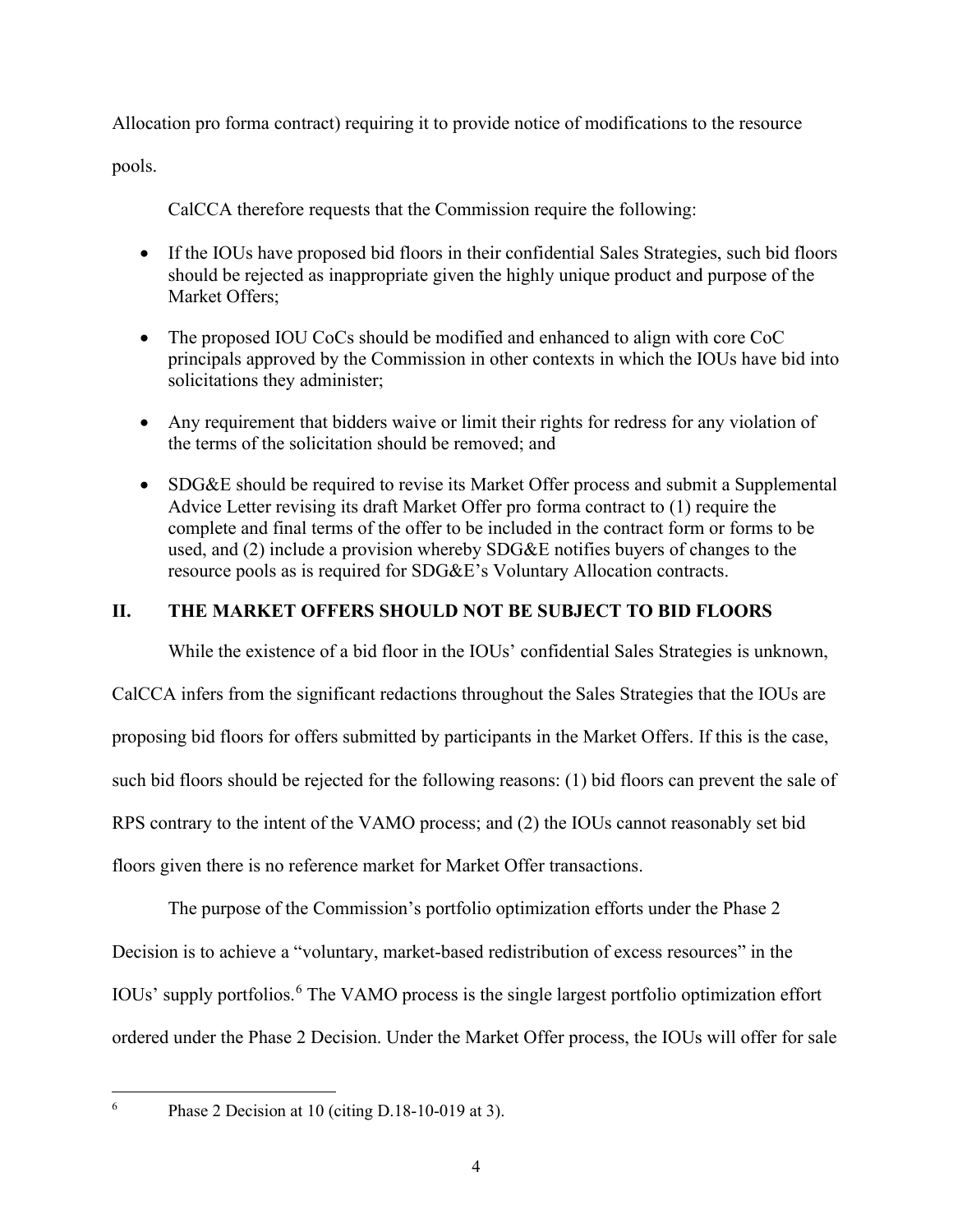"slices" of their PCIA-eligible RPS portfolios remaining after the completion of each IOU's Voluntary Allocation of RPS volumes to LSEs in their service territory. Thus, the Market Offers have the potential to effect real change in the distribution of RPS among California LSEs, as envisioned by the Commission.

The successful sale of RPS through the Market Offers will both increase revenue and reduce the amount of "unsold" RPS accounted for in the ERRA. Both actions potentially reduce the PCIA for all customers. However, when those resources remain "unsold," they are valued at \$0 for the PCIA calculation.<sup>[7](#page-8-0)</sup> Thus, the IOUs' failure to accept sales at below their own established bid floor – and therefore allowing the IOUs to deem the resources "unsold" – potentially deprives all customers paying the PCIA from revenue for those lost sales and prevents a potential reduction of the PCIA.

In addition, the IOUs cannot reasonably set a bid floor for the Market Offers as there is no analogous established market for the products being offered. Unlike the vast majority of RPS transactions, the Market Offer products are not firm products. These "slices" are not a fixed volume, and do not originate from a fixed set of resources. The "slices" of RPS product to be sold in the Market Offers are instead offers of whatever volumes are generated during the term of the contract. In addition, the set of resources providing the RPS energy and renewable energy credits (RECs) may decrease over time due to the IOUs' ongoing portfolio optimization efforts. Thus, the volume of RPS sold may vary greatly throughout the term of the contract, making this product riskier for buyers than a typical sale. There is no established "market" for this "slice" product – this type of product is not currently available or frequently, if ever, transacted. Thus, there is no established reference point to which a bid floor can reasonably be tied.

<span id="page-8-0"></span>7 D.19-10-001, OP 3.b. at 56.

5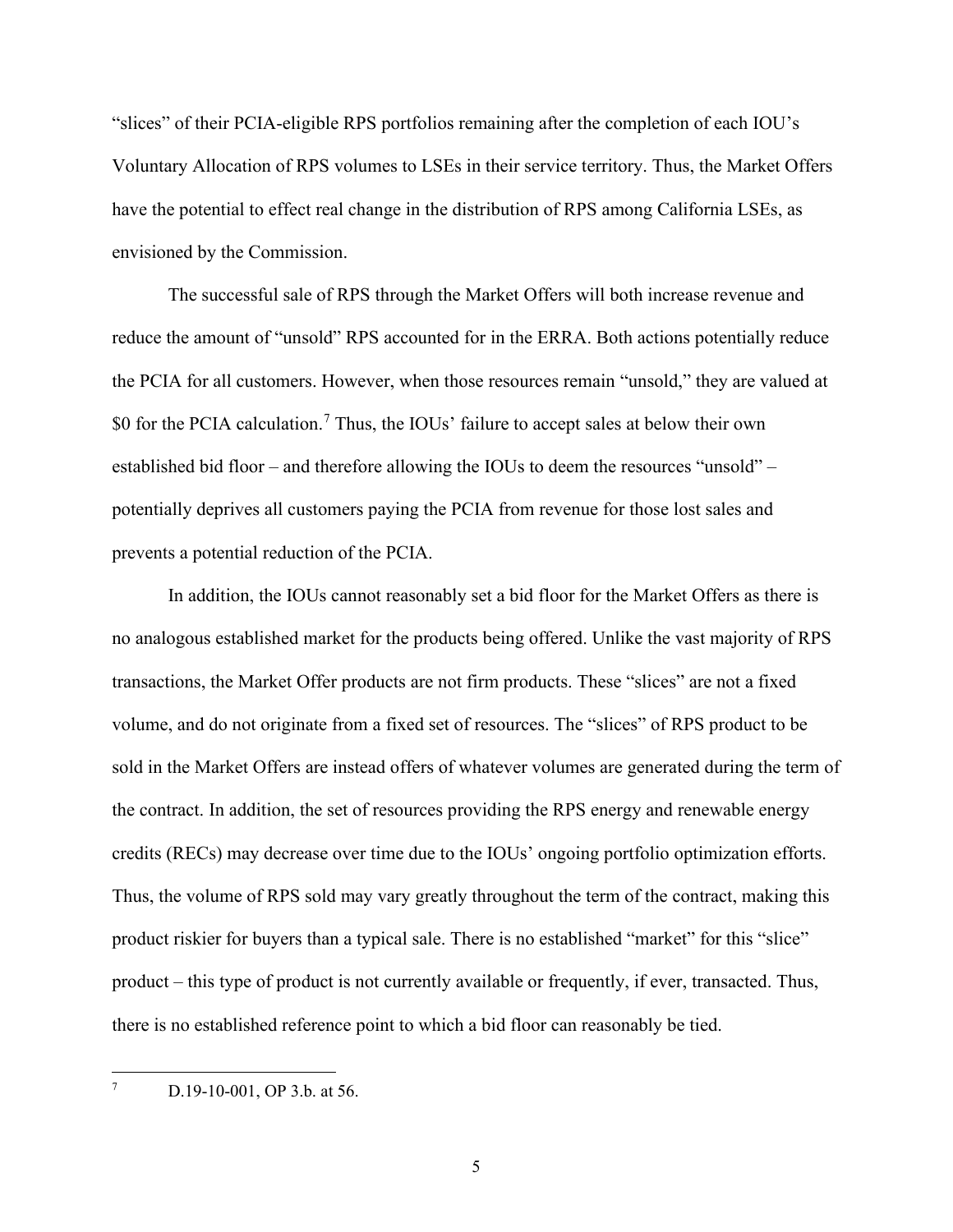If they propose bid floors, the IOUs will have apparently calculated that if offers for this product fall under a particular price, the RPS energy and RECs should not be sold, and should instead be retained for the IOUs' own use. In effect, the IOUs will be taking the position that the "value" of the RPS to them is greater than the bid floor they specify – if an offer comes in under the bid floor, it makes more economic sense for the IOU to retain the RPS and RECs for its own purposes. By establishing bid floors, the IOUs will insert their own "value" into a process that is intended to be market driven. Interestingly, this contradicts SCE's argument last year in which it supported what it deemed the "underlying foundation of the Phase 1 Decision (D.18-10-019) that IOU portfolio generation resources and their associated attributes only have 'value' to the extent that value can be monetized for customers in the relevant energy markets."<sup>[8](#page-9-1)</sup> SCE's argument last year is correct in that the true "market value" for this product is determined by bidders in an actual sale, not by some unstated "value" claimed by the IOUs. For the reasons set forth above, any IOU request for bid floors for the Market Offers should be rejected.

### <span id="page-9-0"></span>**III. THE IOUS' CODES OF CONDUCT SHOULD BE MODIFIED AND ENHANCED TO ENSURE FAIR AND NON-DISCRIMINATORY MARKET OFFER PROCESSES**

The Phase 2 Decision allows the IOUs, as LSEs, to participate in Market Offer solicitations that they administer.<sup>[9](#page-9-2)</sup> As part of its review of the Market Offer proposals, the Commission commits to considering "appropriate rules for IOU participation in Market Offers."[10](#page-9-3) In addition, if the IOU participates in its own Market Offer, "the IOU must (i) submit bids to the [Independent Evaluator (IE)] and [Energy Division (ED)] in advance of the Market

<span id="page-9-1"></span><sup>8</sup> *Opening Comments of Southern California Edison Company (U 338-E) on the Proposed Decision of Administrative Law Judge Wang on Phase 2 Decision on Power Charge Indifference Adjustment Cap and Portfolio Optimization*, R.17-06-026 (April 26, 2021), at 5.

<span id="page-9-3"></span><span id="page-9-2"></span><sup>9</sup>  $D.21-05-030$  at 64, OP 3(c).<br>  $D = 10$  at 25

*Id.* at 25.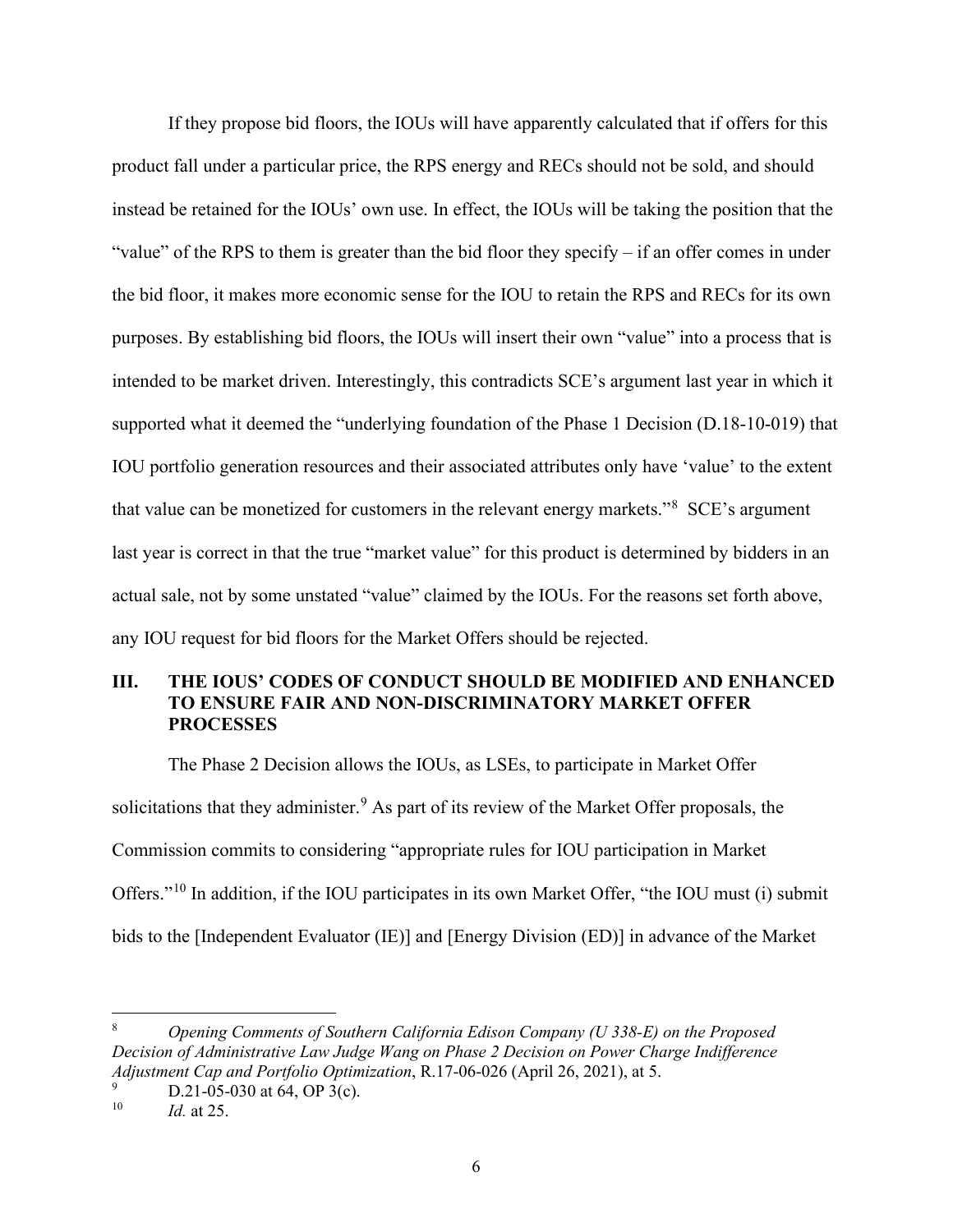Offer launch or (ii) establish dual procurement teams separated by an ethical wall, with monitoring by the IE to ensure a fair and non-preferential process."<sup>11</sup> Appendix C of the Market Offer Process filing includes each IOU's proposed Market Offer CoC defining rules for its participation in Market Offer solicitations.

The Commission has previously provided guidance on necessary CoC components for an IOU's participation in its own solicitations. [12](#page-10-1) These components are intended to protect confidential, market-sensitive information (including any non-public information that would be useful to a bidder and third-party information received by the IOU) and ensure a fair and nonpreferential solicitation. Components of an effective CoC include:

- Functional separation of IOU employees conducting the solicitation from those preparing bids;
- Information technology firewalls and restrictions on access to physical files to prevent bid teams receiving confidential market-sensitive information;
- An affirmative requirement that employees involved in bids and solicitations certify that they will abide by the CoC;
- Monitoring by an IE and Procurement Review Group (PRG);

<span id="page-10-0"></span> $\frac{11}{12}$  *Id.* 

<span id="page-10-1"></span><sup>12</sup> *See* D.07-12-052, *Opinion Adopting Pacific Gas and Electric Company's, Southern California Edison Company's, and San Diego Gas and Electric Company's Long-Term Procurement Plans*, R.06- 02-013 (Dec. 21, 2007) at 206-07, n.236 (describing the requirements for CoCs to ensure that an IOU cannot use "inside information" to its own advantage); *see also* D.20-06-002, *Decision on Central Procurement of the Resource Adequacy Program,* R.17-09-020 (June 11, 2020) at 65-66 (directing PG&E and SCE acting as Central Procurement Entities (CPEs) in the procurement of local resource adequacy "to establish a strict [CoC] to be signed by all IOU personnel involved in the RFO process to prevent sharing of sensitive information between staff involved in developing utility bids and staff who created bid evaluation criteria and selected winning bids"); *see also* D.20-12-006, *Decision on Track 3.A Issues: Local Capacity Requirement Reduction Compensation Mechanism and Competitive Neutrality Rules,* R.19-11-009 (Dec. 3, 2020) at 32-33 (adopting PG&E's and SCE's respective competitive neutrality procedures, and noting that each CPE will also create CoCs); *see also* PG&E Advice Letter 6386-E (Nov. 1, 2021), accepted as of April 18, 2022 (PG&E's Annual CPE Compliance Report with Independent Evaluator Report attached detailing its CPE CoC) and SCE Advice Letter 4626-E (Nov. 1, 2021), accepted as of March 10, 2022 (SCE's Annual CPE Compliance Report with Independent Evaluator Report attached detailing its CPE CoC).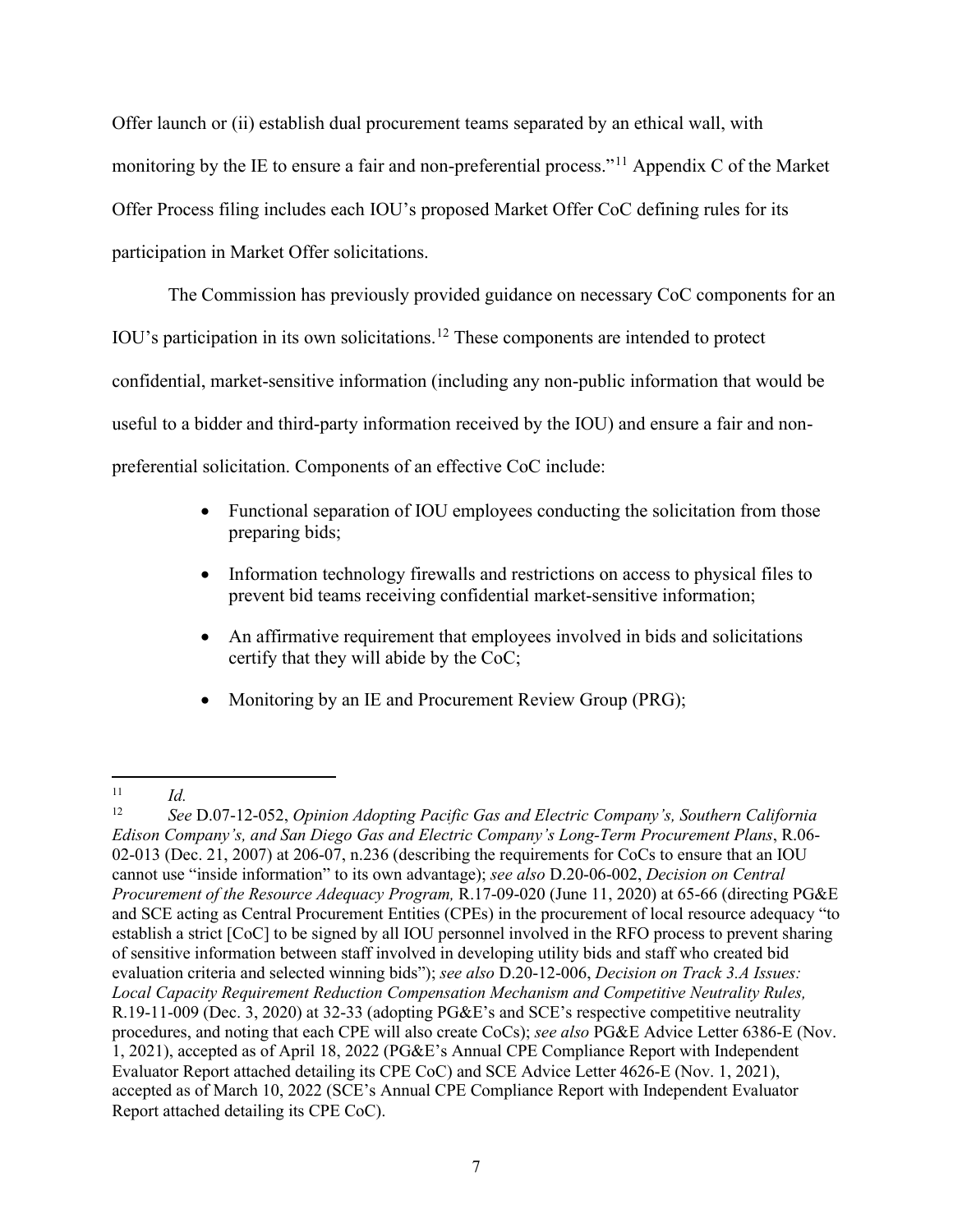- A requirement that IOU Bids be submitted prior to third-party bids; and
- Adequate consequences for violations of the  $CoC<sup>13</sup>$  $CoC<sup>13</sup>$  $CoC<sup>13</sup>$

As set forth below, each IOU's proposed CoCs is missing some portion of the above elements and should be modified to ensure fair and non-preferential Market Offer processes. In addition, all of the IOUs' CoCs inadequately address the consequences of violations of the CoCs, as discussed below.

# <span id="page-11-0"></span>**A. Specific Modifications Should Be Made to Each of the IOUs' CoCs**

The Commission should require the following modifications to each of the IOUs' CoCs.

# **1. SCE COC**

<span id="page-11-1"></span>SCE's CoC contains language addressing the majority of the components required in an

effective CoC. However, the Commission should require the following modifications to SCE's

CoC to ensure fair and non-discriminatory participation by SCE in the Market Offer:

- Section I. of SCE's CoC requires that once a solicitation launches, members of its bid solicitation team may not transfer to become members of the bid team. However, the first sentence of the second paragraph of Section I. allows a member of the Market Offer Solicitation Team (MOST) to transfer to the Market Offer Bid Team (MOBT), which should be deleted as it is inconsistent with the prior paragraph, and would inappropriately allow a member of the bid team to have knowledge of third party bid information while formulating SCE's bid; and
- The CoC should require all employees involved in the Market Offer to sign the Certification included on the last page of the Code of Conduct.

# **2. PG&E COC**

<span id="page-11-2"></span>PG&E's proposed CoC should be revised to address all of the components listed above,

as follows:

• In section 6, the term of the CoC should be revised to last until one year after the approval of the last Market Offer contract;

<span id="page-11-3"></span> $13$  *Id.*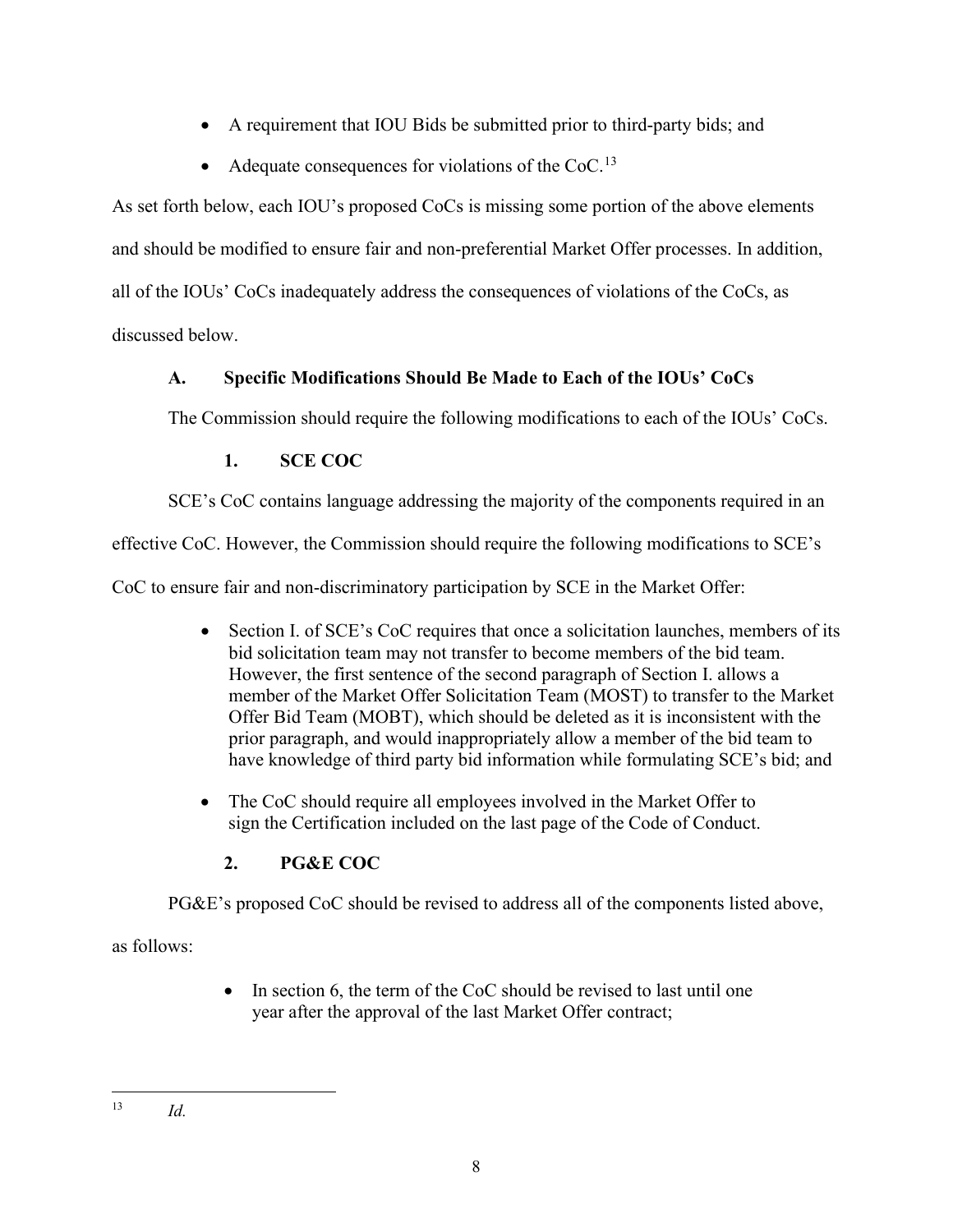- PG&E should be required to submit bids to the IE and PRG prior to the submission of third-party bids;
- PG&E should adopt SCE's commitment to preventing simultaneous competing solicitations for the same products during the same delivery period by prohibiting the sale of RECs through PG&E's RPS sales program while a Market Offer solicitation is open;
- PG&E's prohibition on transfers of employees from the solicitation team to the bid team should be extended from "submission of executed contracts" to at least one year after CPUC approval of the market offer contracts;
- The CoC should state that an IE will monitor its Market Offer and compliance with the CoC;
- Section 7 should be amended to state that violations of the CoC should be disclosed in the IE Report; and
- All employees involved in the Market Offer should be required to sign the Certification included on the last page of the CoC.

# **3. SDG&E COC**

<span id="page-12-0"></span>SDG&E's CoC should be modified to:

- Require the CoC's term to last until one year after the approval of the Market Offer contracts;
- Require SDG&E to submit Market Offer bids to the IE and PRG prior to the submission of third-party bids;
- Adopt SCE's commitment to preventing simultaneous competing solicitations for the same products during the same delivery period by prohibiting the sale of RECs through SDG&E's RPS sales program while a Market Offer solicitation is open;
- Prohibit the transfer of employees from the Bid Evaluation Team (the solicitation team) to the SDG&E Front Office (the bid team) for at least one year after approval of the Market Offer contracts; and
- Include consequences for a violation of the CoC, including disclosure of that violation by SDG&E to the Commission's Energy Division, PRG and the IE, as well as discussions between SDG&E, ED, PRG and the IE regarding appropriate remedies to address the violation. Such a violation should also be disclosed in the IE Report.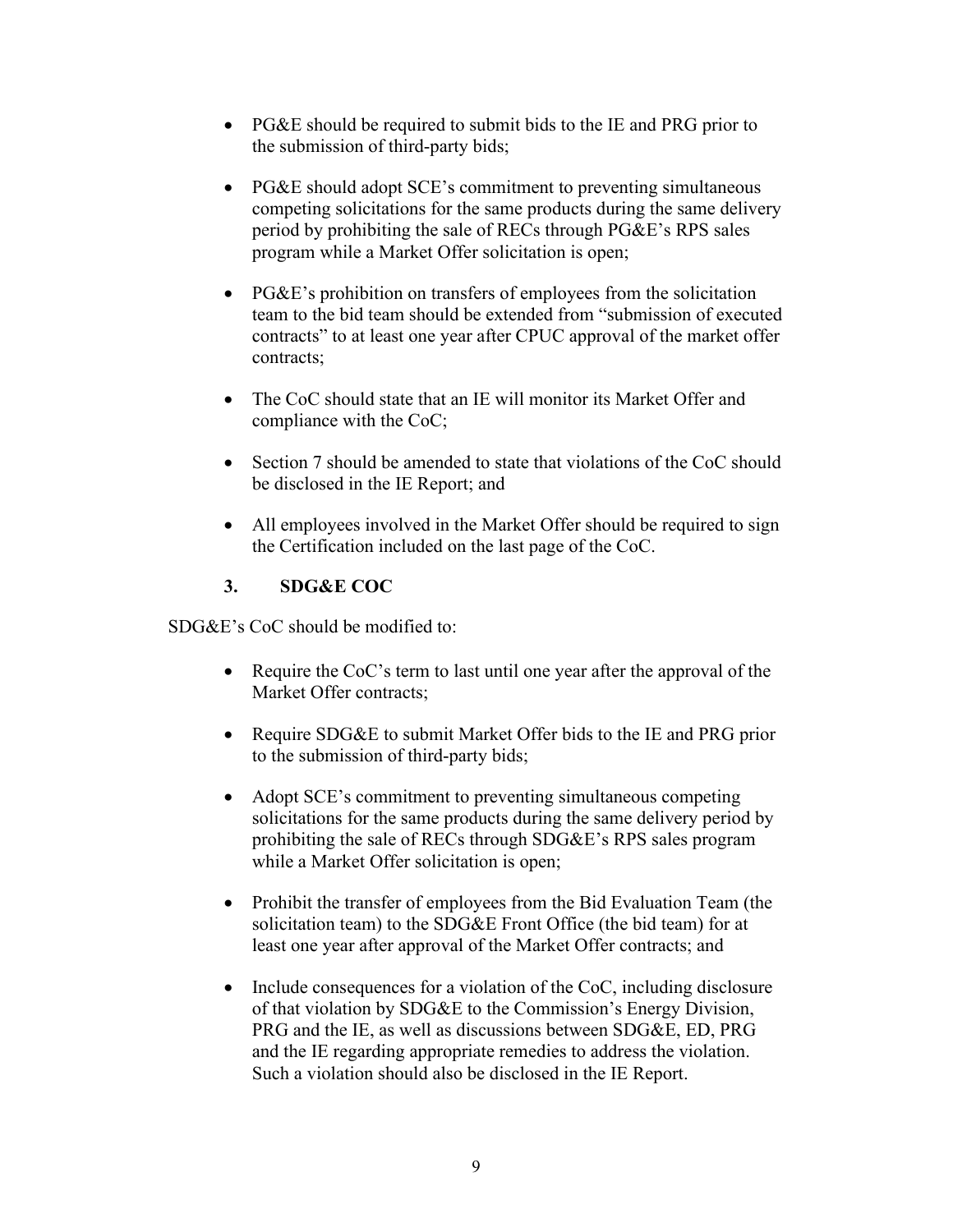#### <span id="page-13-0"></span>**B. The IOUs' Consequences for Violations of the CoCs and Proposed Remedies are Insufficient and Will Not Protect the Market from IOU Misconduct**

As noted above, one of the major components of an IOU's CoC for its own solicitations is the section establishing the consequences of any breach of that CoC. None of the IOUs have included sufficient language addressing this point. Indeed, the SCE and PG&E propose nothing other than a presentation to their own IE and PRGs, and then a "discussion" with Energy Division staff.<sup>[14](#page-13-1)</sup> SDG&E's CoC does not address violations of the CoC at all. As is examined in more detail below, the market impact of an IOU's breach of its obligations in the context of a Market Offer can have statewide, significant impacts.

The IOUs' participation in their own solicitations is one of the major characteristics that differentiates the Market Offer from "regular" RPS sales. The CoCs are necessary to enable that participation, while ensuring a fair and equitable Market Offer. A CoC without material consequences for violations does not adequately address the risk of harm that could result from misconduct. Given the importance of the Market Offer to the PCIA calculation going forward, the remedy for such a violation should not rest with the IE and PRG, as proposed by the IOUs, and should not be limited to a re-solicitation. In addition, the Market Offer process documents *must not* include a provision limiting remedies for violations of the CoCs, discussed below.

<span id="page-13-1"></span><sup>&</sup>lt;sup>14</sup> SCE proposed CoC, section J (SCE will provide notice of a CoC violation to the Commission's Energy Division, PRG and the IE, the IE will discuss the impact of the violation in its IE Report, and SCE shall consult with the ED, PRG and IE regarding appropriate remedies to address a CoC violation); PG&E proposed CoC, section 7 (PG&E will provide notice of a CoC violation to Energy Division, the PRG and the IE, and will consult with Energy Division, the PRG and the IE regarding the appropriate remedies to address a CoC violation).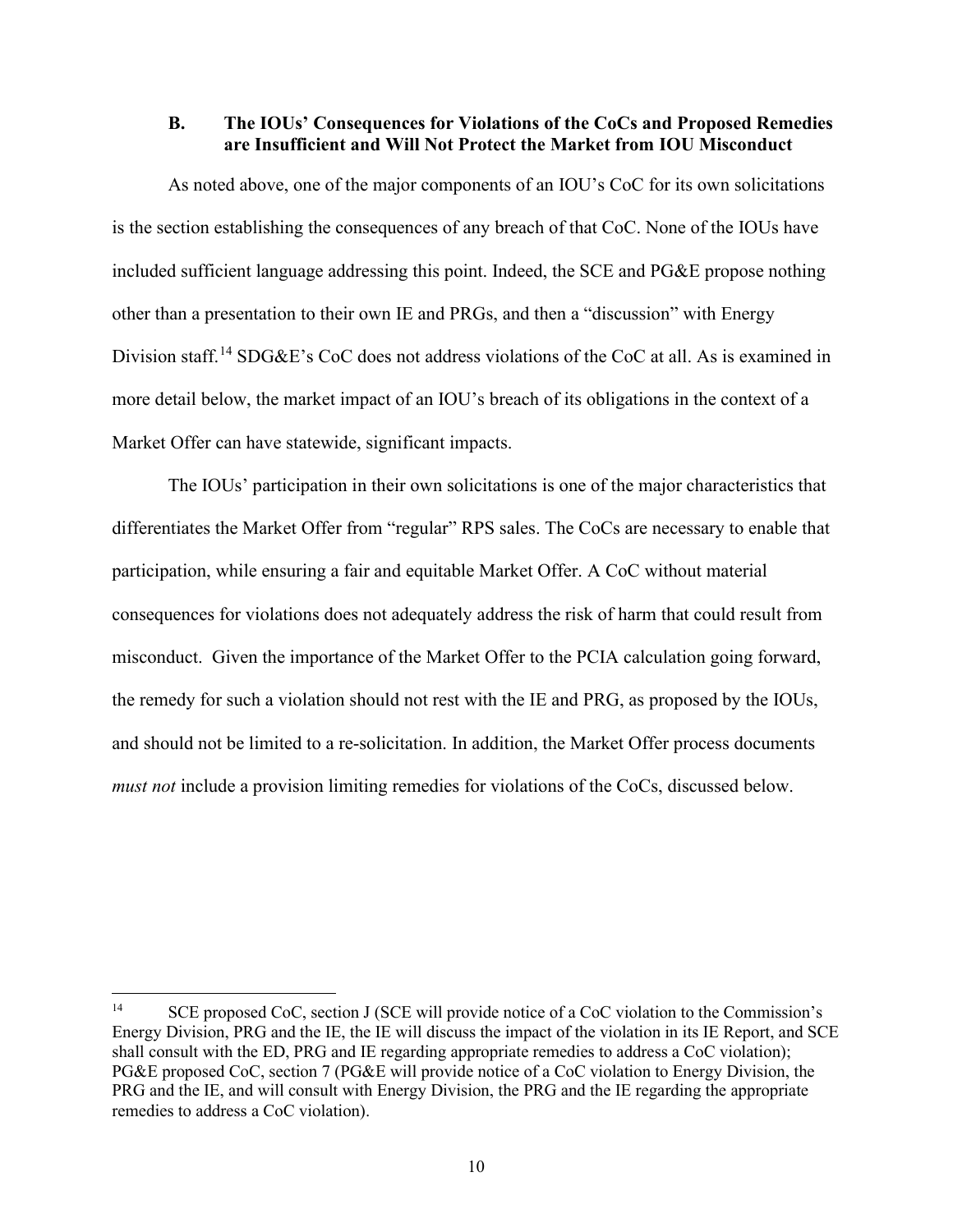<span id="page-14-0"></span>**IV. BIDDERS' REMEDIES FOR VIOLATIONS OF MARKET OFFER PROCESS REQUIREMENTS SHOULD NOT BE WAIVED OR OTHERWISE LIMITED** 

The limitations on remedies or waivers of claims for violations of the approved Market Offer processes proposed by both SCE and PG&E leave insufficient remedies available to market participants. SDG&E does not address remedies or claims for violations in its Market Offer process proposal, but the Commission should prohibit SDG&E from imposing any similar limitations on remedies or waivers of claims. Given the nature of the Market Offers and their potential impact on the PCIA as a whole, remedies for IOU violations should be significant enough to deter the prohibited behavior. In addition, because the impact of misconduct will affect the PCIA for all customers in the service territory, a remedy must also reach to all customers. Limiting the IOU's consequence to simply re-soliciting the offer is insufficient.

Section 8.3 of SCE's solicitation instructions include language regarding "waived claims."[15](#page-14-1) Under this language, by submitting a bid in the solicitation all offerors agree that the sole means of challenging the conduct or results of the Solicitation is a complaint filed under Article 3, Complaints and Commission Investigations, of Title 20, Public Utilities and Energy, of the California Code of Regulations.<sup>16</sup> Bidders further agree that the exclusive remedy available to Buyer in the case of such a protest shall be an order of the Commission that SCE again conduct any portion of the Solicitation that the Commission determines was not previously conducted in accordance with these Instructions (including any associated documents), and Buyer expressly waives any and all other remedies.<sup>[17](#page-14-3)</sup>

PG&E's solicitation instructions contain very similar language by which participants in the offer agree to seek redress only through Commission processes or a protest to the advice

<span id="page-14-1"></span><sup>&</sup>lt;sup>15</sup> MO Process, Appendix B-1 at 40.<br>
<sup>16</sup> *Ibid* 

<span id="page-14-3"></span><span id="page-14-2"></span><sup>16</sup>*Ibid*. 17 *Id*., Appendix B-1 at 41.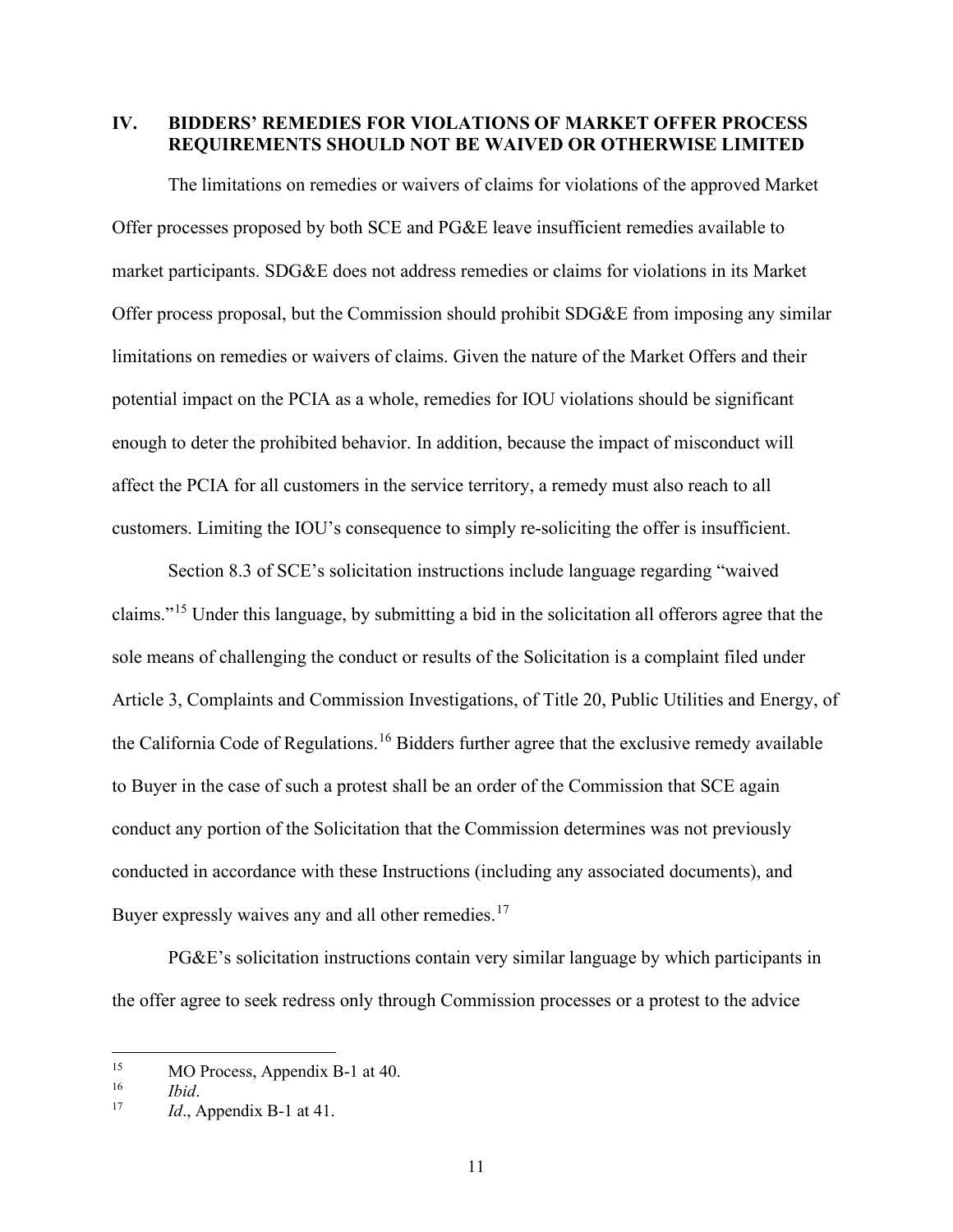letter filing seeking approval of the ultimate contract or contracts.<sup>[18](#page-15-0)</sup> Participants will also agree that the exclusive remedy available to each participant shall be an order of the Commission that PG&E again conduct any portion of the Solicitation that the Commission determines was not previously conducted in accordance with the Solicitation Protocol.[19](#page-15-1) Participants also waive all other remedies.[20](#page-15-2)

As noted previously, the CoCs of each of SCE and PG&E form part of the Market Offer Process. These Market Offers are not simple RPS transactions where the only injury in the case of a mishandled solicitation is to a bidder who loses the contract. In contrast, violations of the solicitation documents will affect the revenues collected by the IOUs with respect to the Market Offer as a whole, and therefore the resultant PCIA going forward. For example, failure to apply the evaluation criteria appropriately will result in either greater or lesser revenue to offset PCIA costs. More significantly, any violation of a CoC by, for example, a prohibited use of confidential, market-sensitive information, would seriously impact the market price of RPS used to calculate the PCIA, not to mention erode participants' faith in the integrity of the Market Offer process.

Limiting bidders' claims to Commission dispute resolution, or an advice letter protest, fails to provide sufficient deterrence against such potentially damaging misconduct. Because the impacts will be long-lasting and statewide, all remedies should be available, including a review of potential disallowances in the relevant ERRA Compliance Application.

<span id="page-15-0"></span><sup>&</sup>lt;sup>18</sup> *Id.*, Appendix B-2 at 11.<br> $\frac{19}{16d}$ 

<span id="page-15-2"></span><span id="page-15-1"></span><sup>19</sup>*Ibid*. 20 *Ibid*.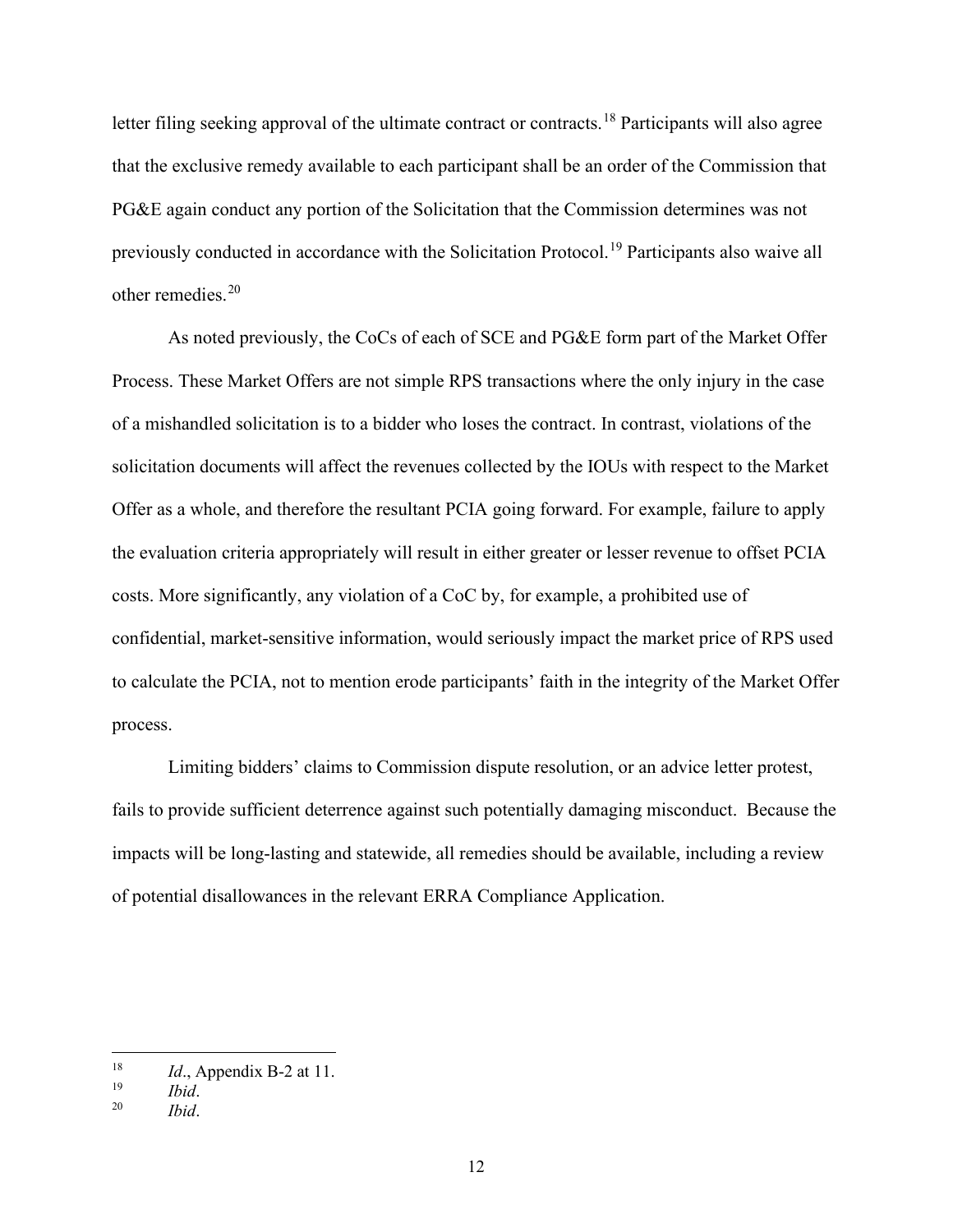## <span id="page-16-0"></span>**V. SDG&E MUST REVISE ITS SOLICITATION DOCUMENTS AND SUBMIT A SUPPLEMENTAL ADVICE LETTER TO SPECIFY MARKET OFFER CONTRACT DETAILS AND A REQUIREMENT THAT IT NOTIFY BUYERS OF A CHANGE IN THE RESOURCE POOLS**

SDG&E should be required to not only specify the products and the contract to be used in its Market Offer, but also to include the same contract term regarding notice of modifications to the resource pool that Energy Division is requiring SDG&E to include in its Voluntary Allocation pro forma contract.

First, SDG&E's draft "Market Offer Protocols for the Sale of Renewable Energy Products" included in the Market Offer Process document<sup>[21](#page-16-1)</sup> indicates that SDG&E may offer both long and short term sales.<sup>[22](#page-16-2)</sup> SDG&E also provides that bidders into its Market Offer must "mark up" SDG&E's Long-form Confirmation to the Western Systems Power Pool (WSPP) agreement or Edison Electric Institute (EEI) Agreement.<sup>23</sup> However, the Market Offer pro forma contracts for both bundled and unbundled product SDG&E submitted to the Commission for approval are draft WSPP confirmations.<sup>[24](#page-16-4)</sup> SDG&E must be required to specify through both a revision to its Market Offer Process filing and its Market Offer pro forma (through a Supplemental Advice Letter) the contract that will be used for the Market Offer, and the product or products that will be offered.

In addition, SDG&E should be required to include in the approved Market Offer pro forma contract a provision whereby it will inform buyers of changes to the resource pools making up the "slice" of the portfolios purchased through the Market Offer. The Draft

<span id="page-16-1"></span><sup>&</sup>lt;sup>21</sup> MO Process Appendix B.3.<br><sup>22</sup> *M* Appendix B.3 at 3

<span id="page-16-2"></span><sup>&</sup>lt;sup>22</sup> *Id.*, Appendix B.3 at 3.<br> *Id.* Appendix B.3 at 5.

<span id="page-16-3"></span><sup>&</sup>lt;sup>23</sup> *Id.*, Appendix B.3 at 5.<br> $\frac{24}{9}$  Advice Letter 3083 E

<span id="page-16-4"></span><sup>24</sup> Advice Letter 3983-E, San Diego Gas & Electric Approval Request of Market Offer Contracts for Renewables Portfolio Standard Resources Pursuant to Decision 22-01-004, (April 4, 2022) (SDG&E Market Offer Pro Forma Advice Letter).